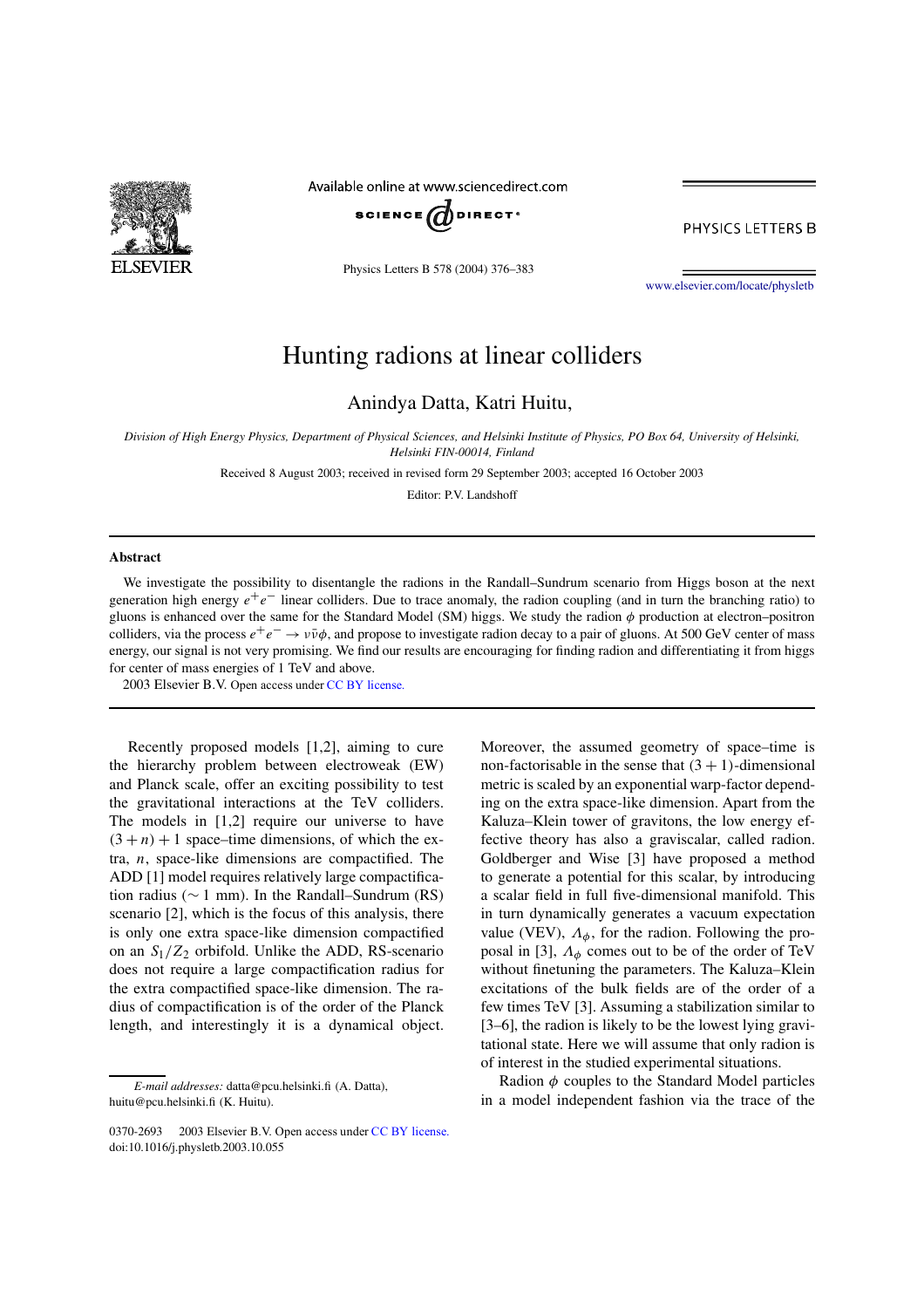energy–momentum tensor,

$$
L_{\text{int}} = \frac{1}{\Lambda_{\phi}} T_{\mu}^{\mu} \phi. \tag{1}
$$

This implies that radion interaction with SM fields is very similar to the Higgs boson, but with a suppressed strength depending on the value of  $\Lambda_{\phi}$ . Apart from Eq. (1), radion can have a mixing with the SM higgs via the following term in the action

$$
S = -\xi \int d^4x \sqrt{-g_{\text{vis}}} R(g_{\text{vis}}) H^{\dagger} H. \tag{2}
$$

Here the Ricci scalar  $R$  ( $g_{vis}$ ) corresponds to the induced four-dimensional metric,  $g_{vis}$ , on the visible brane, H is the electroweak Higgs boson, and  $\xi$  is the mixing parameter.

Phenomenology of radion has been studied extensively in recent literature in the context of collider experiments like LHC, a linear collider, or in the cases like muon (g – 2),  $K^0$ – $\overline{K}$ <sup>0</sup> mixing, and electroweak  $\rho$ -parameter [7]. Effects of radion have also been studied in the context of unitarity in gauge boson scattering [8]. While the low energy experiments try to constrain the radion parameters, collider studies are naturally more focused on the possible search strategies of this particle at the planned experiments. From the collider studies it is evident that LHC would be the best place to discover/exclude this kind of a scalar if the radion vev is in the ball park of a TeV or so.

At the same time, in order to make correct theoretical deductions, it is crucial to know the real identity of a scalar detected in an experiment. In this work we consider the detection and identification of radion, which may be difficult, since the decay modes of radion and higgs are identical. A recent study [9] aimed at the high energy  $e^+e^-$  collider, proposes associated production of a radion with a SM higgs mediated by KK gravitons. This particular final state is an outcome of higgs–radion mixing. Higgs–radion mixing have also been investigated to study the complementarity of higgs/radion signals at  $e^+e^-$  colliders [10]. In the following we will study the separation of the radion signal from the higgs signal at a linear collider, with varying radion–higgs mixing parameter.

As mentioned earlier, radion couples to the SM particles via the trace of energy–momentum tensor. Being massless, gluons and photons cannot couple to a radion at classical level. At quantum level they do couple to radion, with a coupling proportional to the *β*-function coefficients of  $U(1)_Y$  and  $SU(3)_C$ , respectively. It turns out that for  $\Lambda_{\phi} \sim 1$  TeV, radion couplings to a pair of gluons or photons are enhanced over the corresponding couplings of higgs. This was the key feature of all the previous exercises looking for a radion at hadronic machines. At an  $e^+e^$ collider, we propose to produce radions in the process  $e^+e^- \rightarrow \nu \bar{\nu} \phi$ , and to study radion decay to gluon– gluon. Though radion branching ratio to gluon–gluon is quite sizable, this decay channel cannot be used at hadron colliders due to overwhelmingly large QCD background. At an  $e^+e^-$  machine, one can hope to cope with two jets with missing energy–momentum final state.

After a brief discussion of higgs–radion mixing, we will continue with the signal and background analysis. The action in Eq. (2) leads to a term bi-linear in curvature and higgs in the Lagrangian [11,12],

$$
\mathcal{L} = -6\xi \Omega^2 (\Box \ln \Omega + (\nabla \ln \Omega)^2) H^{\dagger} H,
$$

where

$$
\Omega = e^{-(\gamma/v)\phi(x)}, \quad \gamma = v/\Lambda_{\phi}.
$$

Clearly, this induces a kinetic mixing between higgs and the radion. Additional mixing is introduced by the fact that both the neutral component of the higgs  $(h)$  as well as the radion ( $\phi$ ) acquire vevs ( $\langle h \rangle \equiv v$ ). To obtain fields with canonical quantization rules, it is necessary to make field redefinitions:

$$
\begin{pmatrix} \phi \\ h \end{pmatrix} \rightarrow \begin{pmatrix} \phi' \\ h' \end{pmatrix} \equiv Z_R \mathcal{M}^{-1} \begin{pmatrix} \phi \\ h \end{pmatrix},
$$
  

$$
\mathcal{M} = \begin{pmatrix} \cos \theta & -\sin \theta \\ Z_R \sin \theta - 6\xi \gamma \cos \theta & Z_R \cos \theta + 6\xi \gamma \sin \theta \end{pmatrix}
$$
(3)

where

$$
Z_R^2 = 1 - 6\xi \gamma^2 (1 + 6\xi),
$$
  
\n
$$
\tan 2\theta = \frac{12\xi \gamma Z_R m_h^2}{m_h^2 (Z_R^2 - 36\xi^2 \gamma^2) - m_\phi^2},
$$
\n(4)

where  $m_h$  and  $m_\phi$  are the higgs and radion mass parameters in the Lagrangian. In the limit  $\xi \to 0$ , we recover back the SM higgs from  $h'$ .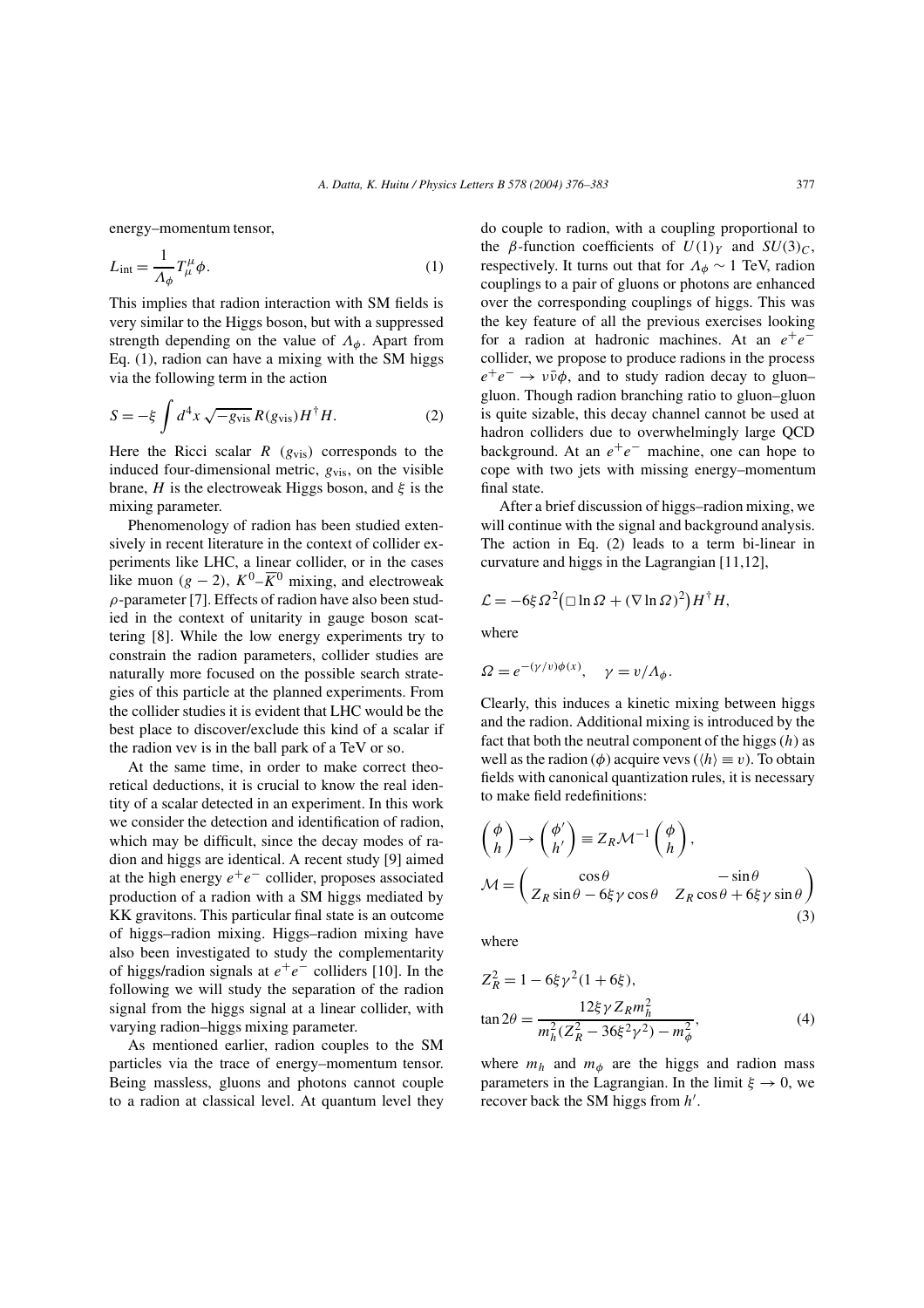Requiring that the kinetic terms for the physical fields  $h'$  and  $\phi'$  be positive, restricts us to [12]

$$
\frac{-1}{12}\left(1+\sqrt{1+4/\gamma^2}\right) \leq \xi \leq \frac{1}{12}\left(\sqrt{1+4/\gamma^2}-1\right).
$$
\n(5)

For  $\Lambda_{\phi} = 1$  TeV, this translates to  $-0.75 < \xi < 0.59$ . As seen from Eq. (3), the mixing matrix of radion and higgs is not unitary. Therefore it is not always straightforward, which particle should be called higgs and which should be called radion. We will always call  $\phi'$  radion and  $h'$  higgs in the following calculations.

The above redefinition of the fields leads to the following interactions between scalars and fermions or gauge bosons:

$$
\mathcal{L} = -\frac{1}{\Lambda_{\phi}} \left( \sum_{f} m_{f} \bar{\psi}_{f} \psi_{f} - M_{V}^{2} V_{A\mu} V_{A}^{\mu} \right) \times \left[ a_{34} \frac{\Lambda_{\phi}}{v} h' + a_{12} \phi' \right],
$$
\n(6)

where  $a_{34}$  and  $a_{12}$  are defined in terms of the elements of the matrix  $\mathcal{M}$ :  $a_{12} = \frac{1}{Z_R}(\mathcal{M}_{11} + \mathcal{M}_{21}/\gamma)$  and  $a_{34} = \frac{1}{Z_R}(\mathcal{M}_{22} + \gamma \mathcal{M}_{12}).$ 

The effects of mixing on the higgs and radion couplings to fermions and gauge bosons are presented in Fig. 1, see Eq. (6) for the definitions of  $(a_{34}/v)$ and  $(a_{12}/A_{\phi})$ . From the figure it is evident that apart



Fig. 1. Comparison of radion (marked  $\phi'$ ) and higgs (marked  $h'$ ) couplings to the fermions or gauge bosons as defined in Eq. (6). The used mass parameters are  $m_h = 150$  GeV and  $m_\phi = 250$ , 500 GeV.

from the region around the special value of  $\xi = \frac{1}{6}$ , radion couplings to gauge bosons or fermions are bigger than the respective higgs couplings. Far enough from  $|\xi| = \frac{1}{6}$ ,  $\phi'$  couplings are enhanced over the  $h'$  couplings. This phenomenon is purely due to the nature of the higgs–radion mixing. While calculating the radion (higgs) couplings, we have fixed  $m_h =$ 150 GeV and  $m_{\phi} = 250$  or 500 GeV.

The couplings to gluons can be written as follows [13]

$$
\mathcal{L}_{gg} = \left[ \frac{1}{\Lambda_{\phi}} \left( \frac{\mathcal{M}_{11}}{Z_R} b_3 - \frac{1}{2} a_{12} F_{1/2}(\tau_t) \right) \phi' + \frac{1}{v} \left( \gamma \frac{\mathcal{M}_{12}}{Z_R} b_3 - \frac{1}{2} a_{34} F_{1/2}(\tau_t) \right) h' \right] \times \frac{\alpha_s}{8\pi} G^a_{\mu\nu} G^{\mu\nu a}, \tag{7}
$$

where  $b_3$  is the QCD  $\beta$ -function coefficient.  $F_{1/2}$  is the form factor from (heavy quark) loop effects. In each of these couplings the first term proportional to  $b_3$  is coming from the trace anomaly. We can see from Eq. (7) that the vertices higgs/radion–gluon– gluon have new contributions, which change the production and decay of the Higgs boson. Couplings of radion/higgs to a pair of photons can also have anomalous contributions which we do not write here explicitly and which can be found elsewhere [13]. We do not write either the trilinear couplings involving radion and a pair of higgs or vice versa, as we are not interested in these couplings in this work.

Without going into further details of the gluon couplings, we choose to plot in Fig. 2 the radion branching ratio to gluons for both vanishing and nonzero values of  $\xi$ . For purpose of comparison we also present the same branching ratios for the Higgs boson. For  $\xi = 0$ ,  $\phi \rightarrow gg$  branching ratio is almost two orders of magnitude higher than the same for h. The sharp fall of the branching ratio around 160 GeV can be accounted for by the opening up of  $WW$  decay modes. The radion branching ratio to a pair of gluons remains almost unchanged with mass, once the WW threshold is crossed. For non-zero value of the mixing parameter the branching ratio rises with the radion mass. This is in sharp contrast with the higgs case. Higgs branching ratio to gluons in presence of mixing tends to decrease from its SM value for heavy  $h'$ .

What should we look for at a linear collider? The lesson we have learnt from previous discussion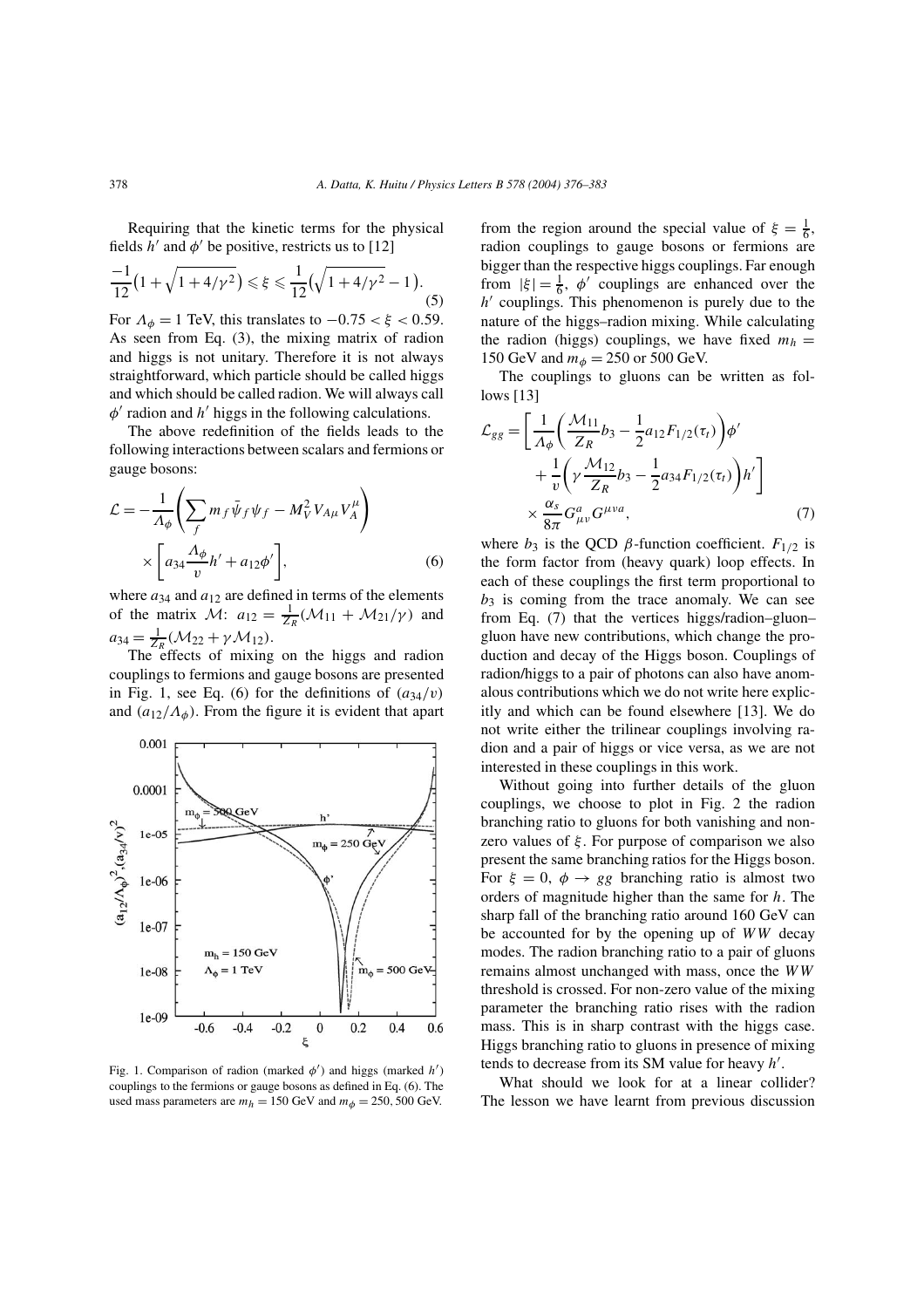

Fig. 2. Radion and higgs branching ratios for  $\xi = 1/6$  and  $\xi = 0$  for  $\Lambda_{\phi} = 1$  TeV. Whenever required we fix the radion and higgs mass parameters at 150 GeV.

is that the radion coupling to a pair of gluons is enhanced due to the trace anomaly. This has been exploited in previous studies on radion production at hadronic colliders. The aim of the present work is to see the feasibility of next generation high energy  $e^+e^-$  collider to differentiate between the Randall– Sundrum type models with radions and SM. As radion to photon–photon coupling is also enhanced slightly (due to the modest running of QED  $\beta$ -function), possibilities of producing radions in photon–photon collision (with back-scattered photons, using laser and high-energy electron or positron beams) have been considered [13]. This cross-section is not very impressive. Moreover, SM higgs has same kind of production and decay channel with almost competing strength. Thus, this production mode may not be suitable to differentiate between higgs and radion. This is why we turn to the process  $e^+e^- \rightarrow \nu \bar{\nu} \phi (\rightarrow$  $gg$ ). We consider both the WW fusion, which is the dominant production mechanism for the linear collider c.m. energies, and radion strahlung,  $e^+e^- \rightarrow Z^* \rightarrow$  $Z\phi$ . Two jets in the final state are easier to deal with at an  $e^+e^-$  machine than in a hadron collider. At the same time, radion branching ratio to gluons does not fall steadily with its mass apart from a sudden decrease around 2W/2Z threshold. This is related to the fact that radion gluon–gluon coupling

is independent of radion mass while for higgs the corresponding coupling decreases rather sharply with increased higgs mass. This is crucial in our analysis in the sense that unlike the higgs, gluon–gluon branching ratio of radion can be substantial at high radion mass.

Moreover, for  $\xi = 0$ , radion production via WW fusion is suppressed due to the factor  $(v/\Lambda_{\phi})$  in the coupling, with respect to higgs production in the same channel. Thus we have to be careful to choose such a decay channel for radion that this suppression factor can be overcome. This leads us to choose the radion decay to a pair of gluons. Even for  $\xi \neq 0$ , we can see from Fig. 1 that for a wide (allowed) range of  $\xi$  and radion mass, the radion coupling to a pair of W's is larger than the same for higgs. This in turn implies the higher radion cross-section even at  $\Lambda_{\phi} = 1$  TeV. On the other hand, when  $\phi'$ –W–W coupling is small (around  $\xi = 1/6$ ), radion branching ratio to gluon– gluon becomes big. This compensates the suppression in production. This already proves the efficacy of this particular channel.

We already mentioned that in the limit  $\xi \to 0$ ,  $\phi'$ can be identified with the radion. In this work we will discuss the detection of  $\phi'$  through gg decay. We will not present the other decay branching ratios of  $\phi'$  here. These can be obtained from our earlier works [7].

We have calculated the cross-section for  $e^+e^- \rightarrow$  $\nu\bar{\nu}\phi'$  (all three *v*-flavours are added appropriately) and multiply by  $\phi'$  branching ratio to a pair of gluons. SM Higgs boson has this decay mode as well and produce similar kind of a signal. On the other hand, higgs decay rate to gluons is suppressed w.r.t. radions as discussed earlier. For the purpose of comparison we have also calculated the two-jet + missing energy yield in  $e^+e^-$  collision via SM higgs production and decay. For low mass (around 100 GeV), the SM higgs decays dominantly to a pair of b-quarks, thus also producing two jets. If we assume a good b-jet identification/discrimination at a linear collider and veto any b-jet, this gives us a handle to discriminate the SM higgs from radion (around 100 GeV higgs/radion mass). We have also estimated the cross-section of two jets  $+$  missing momentum final state coming from  $e^+e^- \to \nu\bar{\nu}$   $(\gamma^*, Z^*, Z \to)$  $q\bar{q}$ . The strategy is to compare the invariant mass distribution of the jet pair. For radion one expects to have a peak around the radion mass we are interested in. On the other hand, the SM mass distribution of the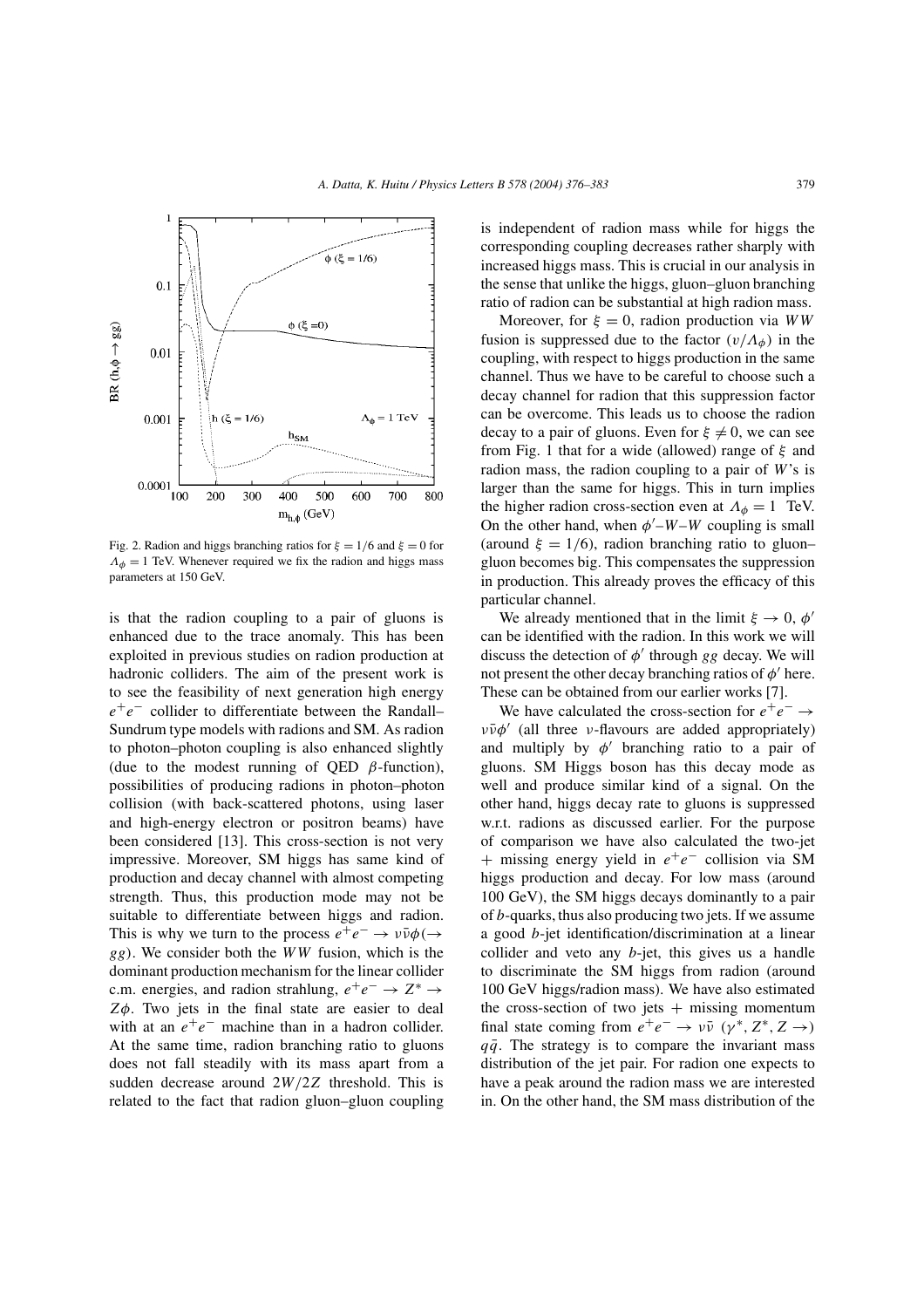jet pair has a continuum apart from a bump around Z-mass due to the on-shell Z-production. Two-jet mass distribution also peaks at low mass (of two jets), corresponding to the soft singularity associated with the  $q\bar{q}$ -pairs fragmented from a soft photon. We have used the following kinematic cuts on signal and SM background.

• for two jets  $|p_T| > 15$  GeV and  $|\eta_j| \leq 3.0$ .

• 
$$
\Delta r_{jj} (\equiv \sqrt{\Delta \eta_{jj}^2 + \Delta \phi_{jj}^2}) > 0.7.
$$

•  $p_T > 15$  GeV.

There is one more contrasting feature of signal and background which helps us to reduce the background rate without affecting the signal too much. There is a dominant part of the background in which the neutrinos are coming from an on-shell Z. This can be easily seen from the missing mass distribution of signal and background as plotted in Fig. 3. Around 90 GeV, the signal distribution also shows a bump, corresponding to the radion production in association with a real Z. We can eliminate a part of the background by imposing a further cut on the missing mass:  $m_{\text{mis}} > 120$  GeV. However, the dominant part of the background remains, and it has similar topology with the signal events.

In Fig. 4 we have plotted the number of events against the two-jet invariant mass assuming an inte-



Fig. 3. Missing mass distribution of signal and background.

grated luminosity of 500 fb<sup>-1</sup>. For radion production the two jet invariant mass corresponds to the radion mass. When calculating the scatter plots, we have fixed the higgs mass parameter in the Lagrangian,  $m_h = 150$  GeV, and we have varied the radion mass parameter in the range  $50 < m_{\phi} < 800$  GeV, as well as the mixing parameter in the range  $-0.75 < \xi < 0.59$ . For the sake of comparison we have also plotted the corresponding numbers for the SM Higgs boson (dotted lines), and for the radion in the non-mixed case,  $\xi = 0$  (dashed lines). The upper histogram line shows the background coming from the processes discussed above. For the detection the ratio of the signal S to the background B should be  $S/\sqrt{B} > 5$ . The lower histogram line represents  $5\sqrt{B}$ . Thus a  $5\sigma$  detection can be done if the parameter space point, marked by  $+$  is above the lower histogram line. As expected, the cross-sections for both signal and background grow with the center-of mass energy. The sudden decrease of the radion cross-section around  $m_{\phi'} = 160$  GeV is a reflection of decrement of  $\phi' \rightarrow gg$  branching ratio due to the opening up of WW decay channel. A local peak in the SM higgs contribution (only seen in  $\sqrt{s}$  = 3 TeV panel), around 350 GeV of mass of the jet pair (same as the higgs mass) is due to the opening up of the top-pair threshold to the  $h-g-g$  coupling, via top loop.

We can estimate the detection possibilities with radion vevs other than 1 TeV, by noticing that the cross-sections behave approximately as  $1/\Lambda_{\phi}^2$ . This is evident from Eq. (6). The  $\phi' gg$  coupling also depends on  $\Lambda_{\phi}$ , but the branching ratio of  $\phi' \rightarrow gg$  is almost insensitive to radion vev. Note that, apart from an overall  $1/\Lambda_{\phi}$  in the couplings, quantities like  $a_{12}, \theta$ etc. also depends on this vev. Thus it is easy to conclude that for  $\Lambda_{\phi} = 3$  TeV, a very small region of the parameter space (mainly for  $m_{\phi'} < 200$  GeV) would still be available with  $\sqrt{s} = 1$  TeV and a slightly larger region with  $\sqrt{s} = 3$  TeV.  $\Lambda_{\phi} = 5$  TeV or above cannot be detected by any of the studied center of mass energies.

We have not separately presented the numbers for h'. However, one can see from the general arguments that  $h'$  production with a neutrino pair and the consequent decay to gg, is suppressed with respect to the  $\phi'$ .

It is evident from Fig. 1 that  $h'$  production via  $WW$ fusion is less sensitive to  $\xi$ , than  $\phi'$ . The production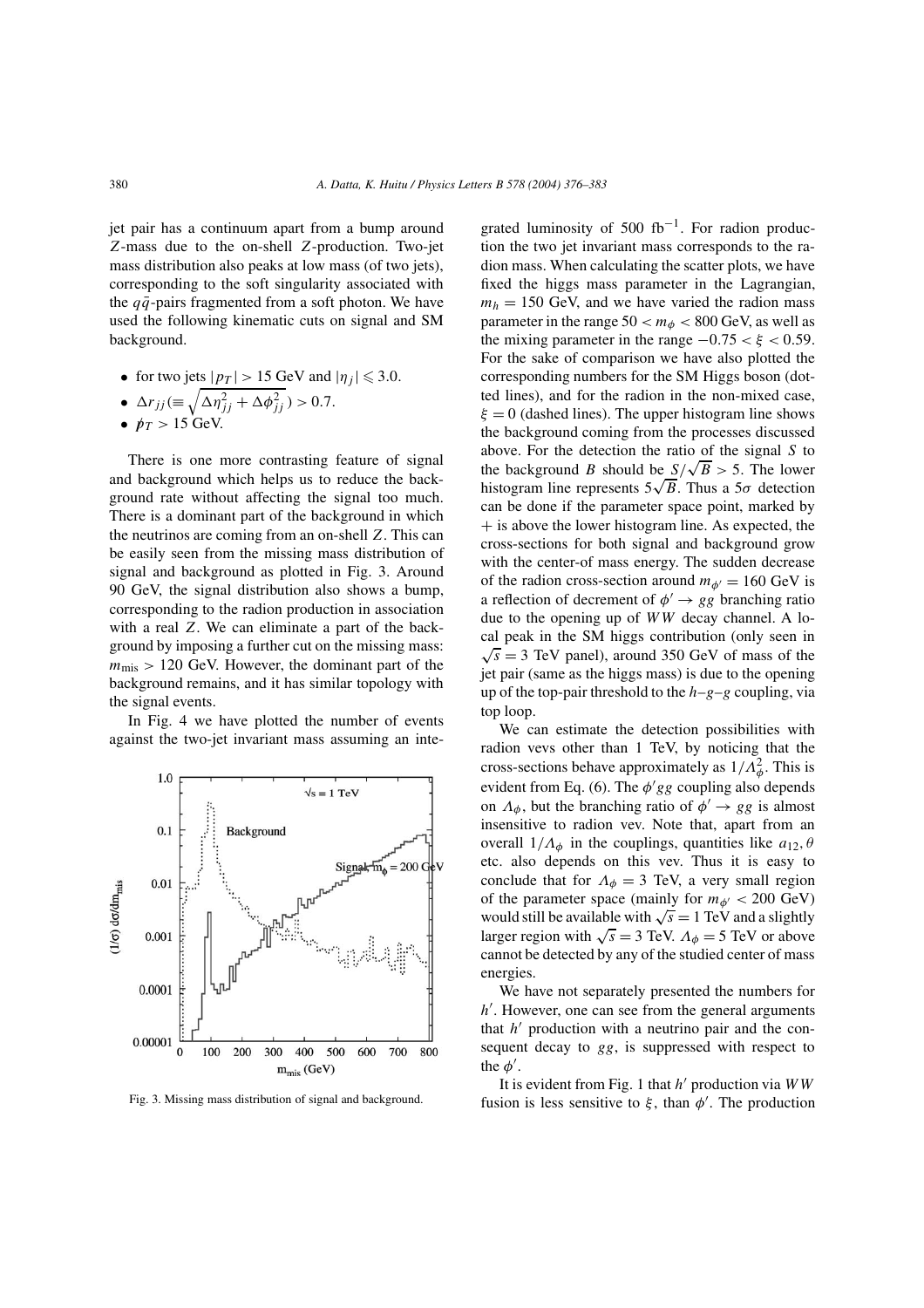

Fig. 4. Number of signal (+ for  $\xi \neq 0$  and dashed line is for  $\xi = 0$ ), SM higgs (dotted line) and background (solid histogram) events as a function of the invariant mass of the jets. The upper histogram hows the actual number of background events. The lower histogram shows the 5 $\sigma$  fluctuation of background. Points (representing the signal from higgs and radion) above the lower histogram can be explored at  $5\sigma$ . Whenever required we fix the higgs mass parameter at 150 GeV.

rate is always suppressed w.r.t. the  $\phi'$ , except for ξ values close to  $\frac{1}{6}$ . For ξ values close to 1/6,  $\phi'$ branching ratio to gluons is orders of magnitude larger than the same for  $h'$ . We have explicitly checked that number of  $2$  jet  $+$  missing energy events coming form

 $h'$  production and decay can only be above the  $5\sigma$ fluctuation of the SM background when higgs mass is below the WW threshold. Thus, in general one may see two resonances below the WW threshold, but presence of a single resonance (in gluon–gluon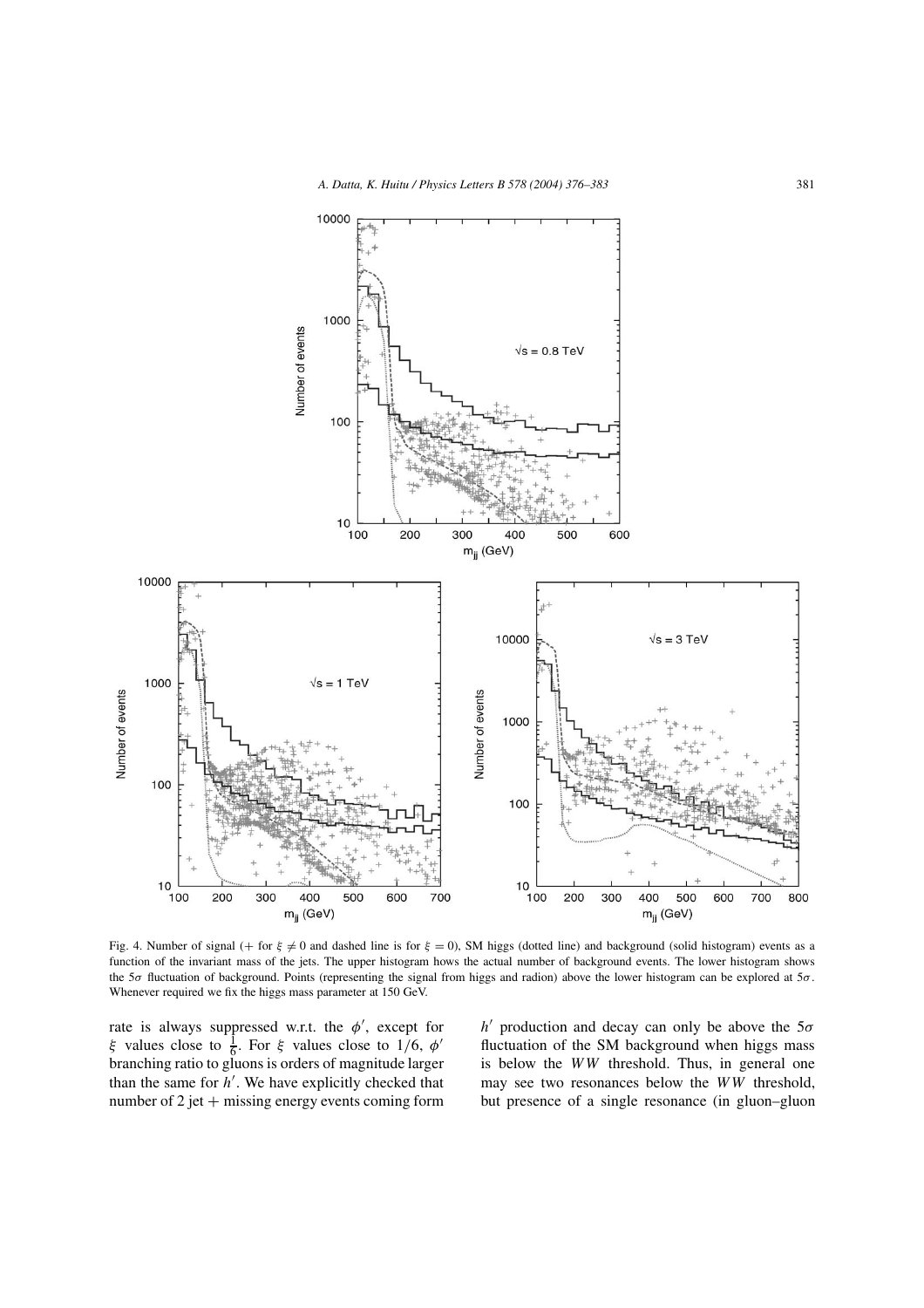invariant mass distribution) with mass greater than 200 GeV, definitely points towards the presence of extra scalar like radion.

It is evident from Fig. 4 that radion–higgs mixing has a very positive effect on the radion search. As for example, with 800 GeV and 1 TeV center-of-mass energy, our proposed signal can test radion mass up to say 200 GeV in the no-mixing case. When the mixing is put on, this mass reach is certainly improved for favorable cases. For all the examples in Fig. 4, the radion cross-section is well above the higgs crosssection for  $\xi = 0$  case, while non-zero values of  $\xi$  can push the cross-section in both ways with respect to the no-mixing case.

The above three figures can be nicely summarised in a single plot, depicting the regions (in  $\xi - m_{\phi'}$  plane) in which the proposed signal is significantly above the background. In Fig. 5, we have identified the regions where the numbers of signal events are more than five times the square root of the background. The negative values of mixing seem to be favorable to probe heavier radions for lower center of mass energies. In the shaded regions marked with  $a$  and  $b$  along with white region, the signal strength is higher than the  $5\sigma$  fluctuation of the background. One can claim a discovery of radions in these regions of the parameter space. Regions marked with  $a$  can be probed by a 800 GeV linear collider and regions marked with b by a 1 TeV linear collider. To probe the white regions, a 3 TeV linear collider is required. In the shaded region marked with  $c$  (due to conspiracy of either the radion coupling to  $WW/ZZ$  or to gg) signal is too weak compared with the background even at an  $e^+e^-$  center of mass energy of 3 TeV. In fact, in the shaded region (marked  $c$ ) parallel to the  $m_{\phi'}$  axis, around  $\xi = 1/6$ , the radion production is too small. This can be accounted for by the small coupling of the radion to  $WW/ZZ$  as evident from Fig. 1. A larger radion branching ratio to gluons in this region cannot compensate to yield a signal strength comparable with background. In the dark wedge shaped regions, no physical values for radion masses  $(m_{\phi'})$  are possible for any input parameters. This can be explained from the definition of mixing angle  $\theta$  (see Eq. (4)) in terms of other input parameters.

To summarise, we have investigated the possible signature of radions in Randall–Sundrum scenario at



Fig. 5. Radion mass reach as a function of the mixing parameter  $\xi$ . Radion masses, corresponding to the dark wedge-shaped regions on both sides of  $\xi = 0$ , are not allowed. Regions (triangular area close to  $\xi = 0$  and in the left side) marked with a, can be probed at  $5\sigma$ level with  $e^+e^-$  center of mass energy 800 GeV. Region marked with b along with a can be probed at  $5\sigma$  level with  $e^+e^-$  center of mass energy 1 TeV. The white regions along with  $a$  and  $b$  can be probed with 3 TeV  $e^+e^-$  center of mass energy. In the shaded regions marked with  $c$  (note that there is a small region  $c$  close to  $\xi = 0$  but for  $\xi < 0$ ) either the radion production is too small or the gg decay branching ratio is too small. These regions cannot be probed.

future  $e^+e^-$  colliders. If nature chooses the Randall– Sundrum type of geometry of space and time, then radion, the lowest lying gravitational excitation in this scenario, can be explored at the hadronic collider like LHC. Being a graviscalar, it couples to the SM particles via the trace of the energy–momentumtensor. This implies that the couplings are very similar to that of the SM Higgs boson. One important difference from higgs is the gluon–gluon coupling, which is enhanced for radions due to conformal anomaly. It is important to look not only for the possible signatures for this scalar particle at future  $e^+e^-$  machines, but also to differentiate this from the SM Higgs boson. We propose to look for the process in which radion is dominantly produced via WW fusion in  $e^+e^-$  collision along with neutrinos and subsequently decays to a pair of gluons. This in the final state